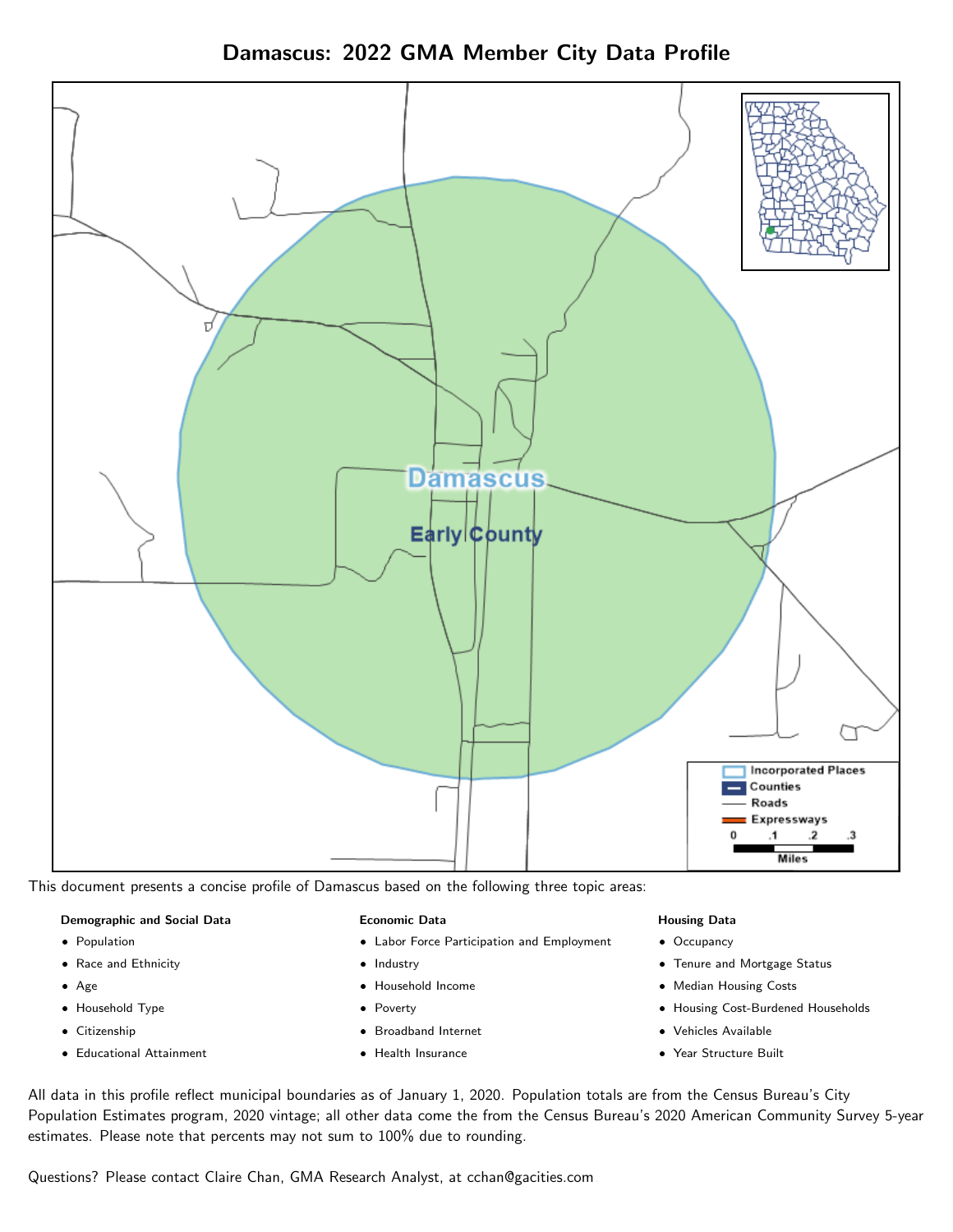# Damascus: Demographic and Social





0% 2% 4% 6% 8% 10% 12% 14% 14% 12% 10% 8% 6% 4% 2%

### **Citizenship**

Age

| <b>Native Born</b><br>90% | <b>Not</b><br>Citizen<br>10% |
|---------------------------|------------------------------|
|---------------------------|------------------------------|

Source: American Community Survey, 2020 5-year estimates, table B05002 Source: American Community Survey, 2020 5-year estimates, table B15002

Race and Ethnicity



Source: U.S. Census Bureau, City Population Estimates, 2020 vintage Source: American Community Survey, 2020 5-year estimates, table B03002

## Household Type



Source: American Community Survey, 2020 5-year estimates, table B01001 Source: American Community Survey, 2020 5-year estimates, table B11001

### Educational Attainment



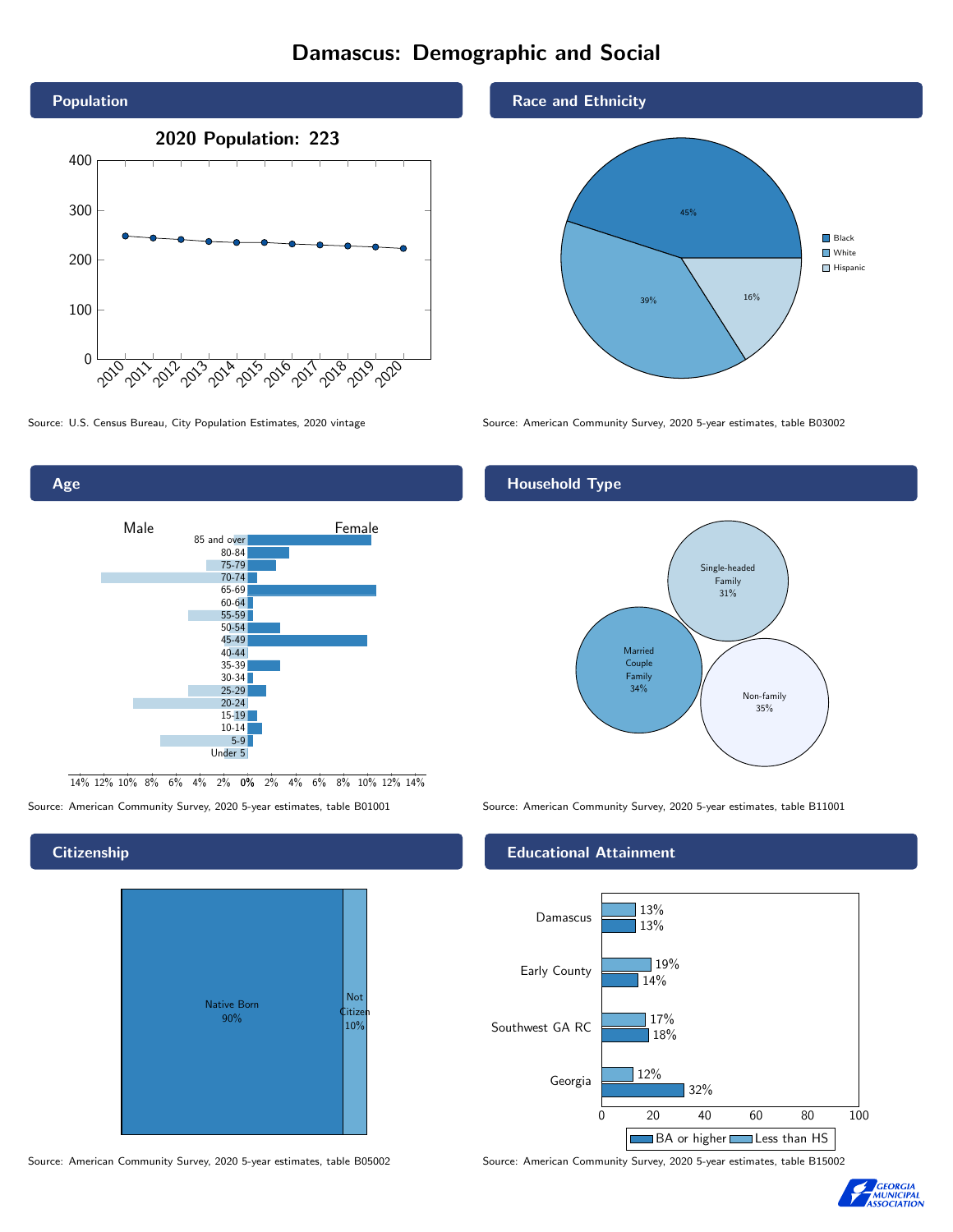# Damascus: Economic



Source: American Community Survey, 2020 5-year estimates, table B23001 Note: Unemployment rate is based upon the civilian labor force.

## Industry

| Agriculture, forestry, fishing and hunting, and mining      | $7\%$ |
|-------------------------------------------------------------|-------|
| Construction                                                | 27%   |
| Manufacturing                                               | 24%   |
| <b>Wholesale Trade</b>                                      | $0\%$ |
| Retail Trade                                                | $0\%$ |
| Transportation and warehousing, and utilities               | 3%    |
| Information                                                 | $2\%$ |
| Finance and insurance, real estate, rental, leasing         | $1\%$ |
| Professional, scientific, mgt, administrative, waste mgt    |       |
| Educational services, and health care and social assistance | 30%   |
| Arts, entertainment, recreation, accommodation, food        | $0\%$ |
| service                                                     |       |
| Other services, except public administration                | $2\%$ |
| Public administration                                       | 3%    |

Source: American Community Survey, 2020 5-year estimates, table C24030



Source: American Community Survey, 2020 5-year estimates, tables B19013 and B19025 Source: American Community Survey, 2020 5-year estimates, table B17010



Poverty



## **Health Insurance**



Source: American Community Survey, 2020 5-year estimates, table B28002 Source: American Community Survey, 2020 5-year estimates, table B18135